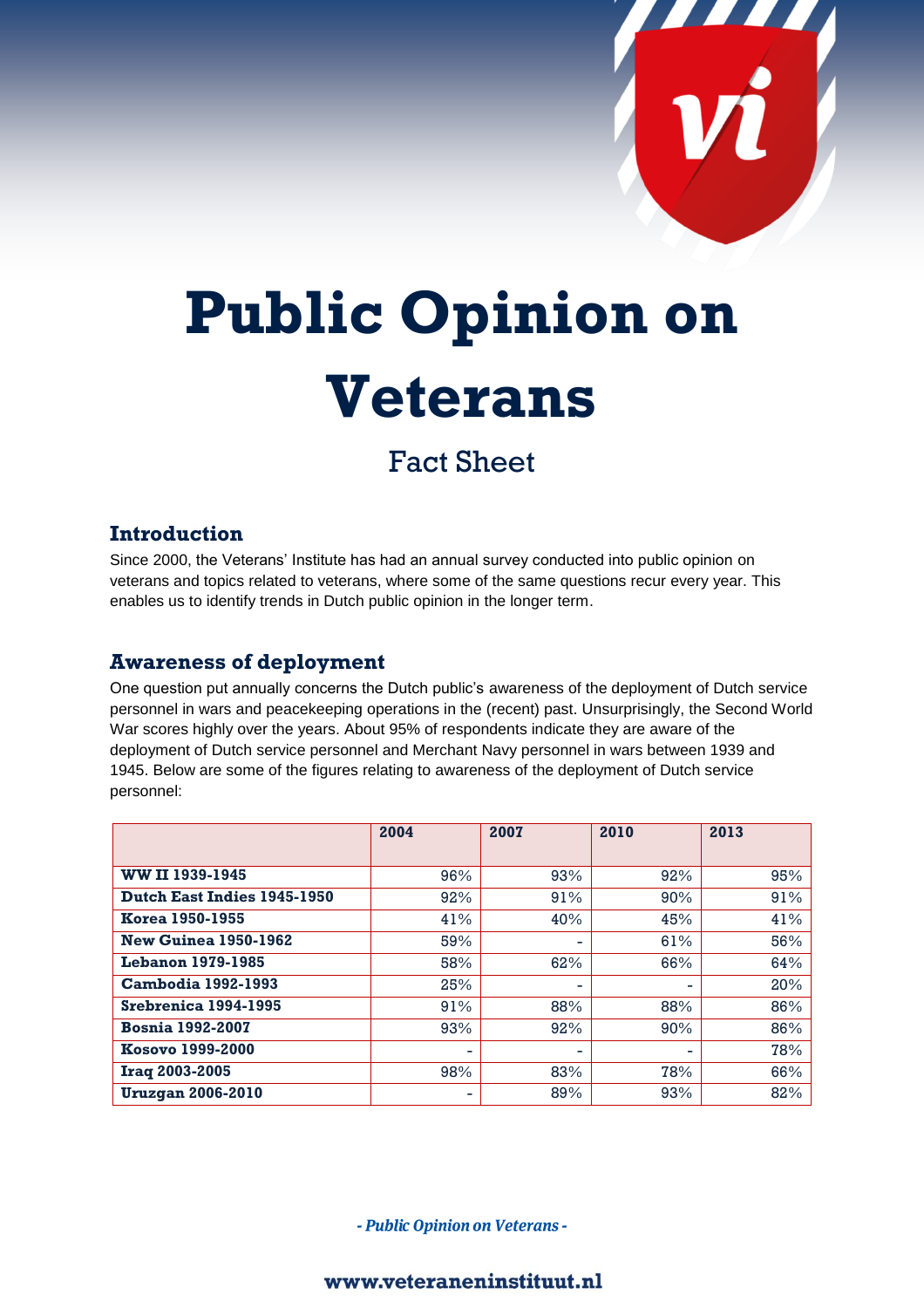The opinion figures concerning awareness of the deployment of Dutch military service personnel in the (recent) past show a very consistent picture over a period of ten years. There are only a few missions that have passed into oblivion. A number of factors can play a part here. The active dissemination of information about veterans and appreciation for them as part of veterans' policy, including by organising Netherlands Veterans' Day and supporting local veterans' days, could help to keep memories of military deployment alive. The same might also apply to increased media attention to veterans and deployment experiences.

#### **Was deployment justified?**

The respondents who indicated they were aware of specific military action in which Dutch service personnel took part were also asked for their assessment of that deployment: 'justified', 'unjustified' or 'no opinion'. The section of the Dutch public which labelled a specific military deployment 'justified' is shown below:

|                             | 2004                     | 2007 | 2010 | 2013 |
|-----------------------------|--------------------------|------|------|------|
|                             |                          |      |      |      |
| WW II 1939-1945             | 95%                      | 93%  | 90%  | 93%  |
| Dutch East Indies 1945-1950 | 55%                      | 49%  | 52%  | 50%  |
| <b>Korea 1950-1955</b>      | $\overline{\phantom{0}}$ | 40%  | 34%  | 33%  |
| <b>New Guinea 1950-1962</b> | $\overline{\phantom{0}}$ | ۰    | 47%  | 45%  |
| <b>Lebanon 1979-1985</b>    | 49%                      | 46%  | 41%  | 36%  |
| <b>Cambodia 1992-1993</b>   | 51%                      | ۰    | -    | 32%  |
| Srebrenica 1994-1995        | 56%                      | 50%  | 49%  | 45%  |
| <b>Bosnia 1992-2007</b>     | ۰                        | 51%  | 47%  | 46%  |
| Kosovo 1999-2000            | ٠                        | ۰.   | -    | 44%  |
| <b>Iraq 2003-2005</b>       | 44%                      | 38%  | 36%  | 32%  |
| <b>Uruzgan 2006-2010</b>    | ٠                        | 43%  | 41%  | 37%  |

These results also produce a very consistent picture for the entire period, notwithstanding a slight drop since 2007. For a clearer interpretation of the 'justified' percentages it is important to know that in all years an average of about 25% of respondents answered 'no opinion' for the various missions they were questioned about.

### **Hero, culprit, victim**

In October 2006, to ascertain the dominant view held by society of veterans, an assessment was carried out to find out which of the following three characterisations was believed to be most applicable to Dutch veterans.

- Public Opinion on Veterans -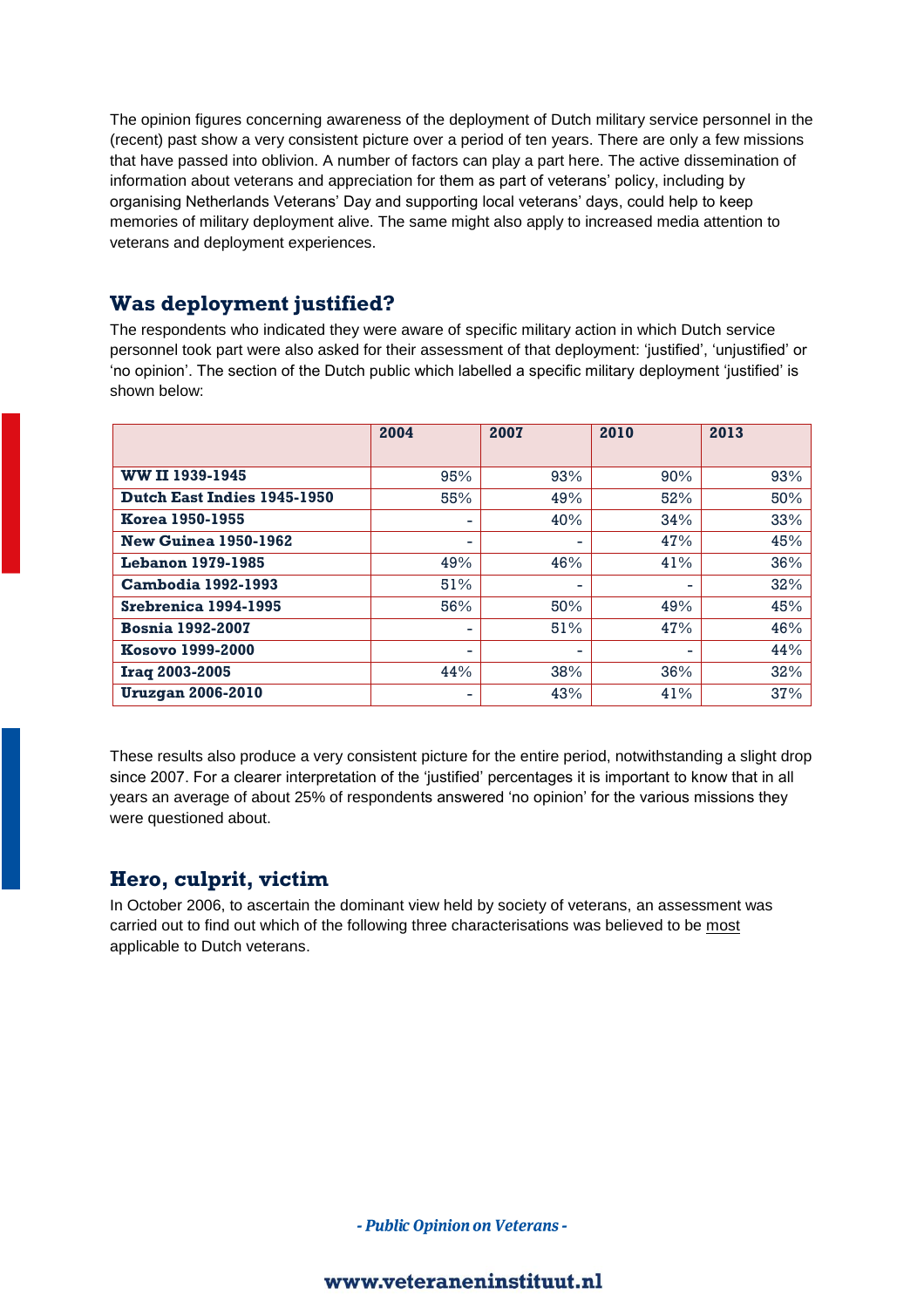#### *"Veterans ……."*

|                                     | 2006   | 2009 |
|-------------------------------------|--------|------|
| 1.  showed courage                  | 73%    | 75%  |
| 2. have psychological problems      | $11\%$ | 10%  |
| 3. , sometimes acted with excessive | 5%     | 5%   |
| violence                            |        |      |
| $4. \ldots$ don't know              | $10\%$ | 10%  |

The vast majority of Dutch people therefore first and foremost viewed veterans as 'heroes'. This picture was confirmed in the 2012 and 2013 opinion polls amended in this section where respondents were presented with fourteen terms and asked whether they were applicable to veterans. The top three of the associations selected were 'dutiful' (96% and 94%), 'helpful' (94% and 95%) and 'courageous' (92% and 91%). 'Psychological problems (37% and 34%), 'sensation-seeking' (20% and 21%) and 'violent' (16% and 17%) scored the lowest as associations.

The lower association with 'psychological problems' is noteworthy and confirmed in another part of the survey. In 2012 and 2013, in response to the assertion "A large number of Dutch veterans are psychologically damaged", 37% and 44% respectively of the population indicated they agreed. This percentage was still in the order of 50% to 60% in previous years.

#### **Appreciation for veterans**

Our opinion polls focus on appreciation for the role of the Netherlands in general and appreciation for the service personnel (veterans) deployed. Below is a table showing the response category "(very) high appreciation for service personnel deployed":

|                                    | 2004 | 2007 | 2010 | 2013 |
|------------------------------------|------|------|------|------|
| WW II 1939-1945                    | 94%  | Ξ.   |      | 90%  |
| <b>Dutch East Indies 1945-1950</b> | 63%  | 61%  | 61%  | 56%  |
| <b>Korea 1950-1955</b>             | ۰    | ۰    | -    | 58%  |
| <b>New Guinea 1950-1962</b>        | ٠    | ٠    | 62%  | 53%  |
| <b>Lebanon 1979-1985</b>           | 66%  | 73%  | 67%  | 57%  |
| <b>Cambodia 1992-1993</b>          | 68%  | -    |      | 63%  |
| Srebrenica 1994-1995               | 65%  | 67%  | 63%  | 56%  |
| <b>Bosnia 1992-2007</b>            | -    | ۰    |      | 60%  |
| Kosovo 1999-2000                   | -    | ٠    |      | 58%  |
| Iraq 2003-2005                     | 71%  | 67%  | 64%  | 58%  |
| <b>Uruzgan 2006-2010</b>           | ٠    | 71%  | 69%  | 61%  |

We have not provided an overview of appreciation for the role of the Netherlands in this fact sheet. We have sufficed with the observation that in the case of nearly all missions, appreciation for the role of the Netherlands is about 15% to 30% lower than appreciation for the service personnel deployed. The section of public opinion which subsequently decides that a specific deployment was not justified will have a lower appreciation for the role of the Netherlands. Evidently, this is not at the expense of appreciation for veterans themselves. On average, about 60% of the Dutch population indicates they have a (very) high appreciation for veterans. That said, there has been a slight drop in appreciation figures since 2007. It will become clear in the next few years whether this is a trend or part of a natural ripple effect following a period of moderately rising appreciation figures until 2007.

- Public Opinion on Veterans -